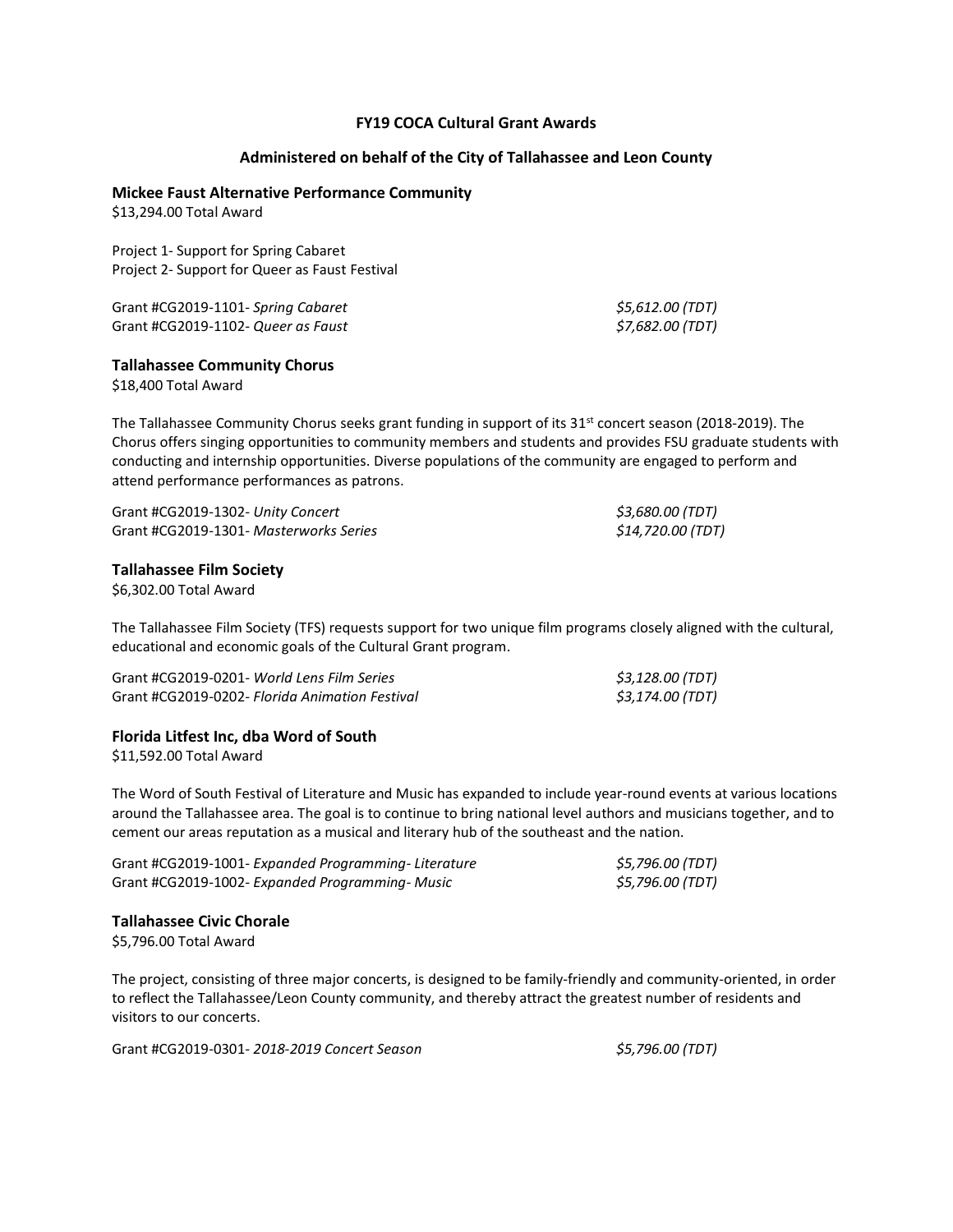# **Capital Chordsmen**

\$5,796.00 Total Award

Funds to help the Capital Chordsmen barbershop harmony chorus and quartets market and produce our three June 2019 performances at Turner Auditorium, TCC: Disney Theme Parks. We will feature guest acts and songs illustrating the diversity and sheer fun of barbershop harmony across musical genres.

Grant #CG2019-0501*- June 2019 All-Disney Shows \$5,796.00 (TDT)*

# **Theater with a Mission**

\$8,694.00 Total Award

Theatre with a Mission brings people to Florida's capital county- where this historic transition took place- to explore what this milestone in Florida's history means, through premiering a new play and showcasing it in unique festivals.

| Grant #CG2019-0801- Florida for Sale, 1819 | \$4,347.00 (TDT) |
|--------------------------------------------|------------------|
| Grant #CG2019-0802- Loco for Love Festival | \$4,347.00 (TDT) |

## **Theatre Tallahassee**

\$41,400.00 Total Award

Theatre Tallahassee is seeking programming support for its upcoming season and education programming. The theater is a volunteer-driven, community theater that will be producing eight shows for the 2018-2019 season, and supporting our senior education program and producing a concert series.

Grant #CG2019-1702*- Educational Programs \$2,070.00 (General Revenue)* Grant #CG2019-1701*- 2018-19 Production Season \$39,330.00 (TDT)*

## **FSU Challenger Learning Center**

\$109,639.16 Total Award

Project 1- Incorporating STEAM-based interactive activities into programming for K-12 students to increase their skills and creativity. Science, Technology, Engineering, Arts & Mathematics. Project 2- Theatre programming (IMAX 3D & Planetarium): providing culturally relevant, educational programming

in advanced, immersive theatre formats for a powerful movie experience.

Grant #CG2019-2901*- STEAM Programs \$36,586.56 (TDT)* Grant #CG2019-2902*- IMAX and Planetarium Programming \$73,052.60 (TDT)*

## **Young Actors Theatre**

\$59,800.00 Total Award

To introduce more youth and families to live musical theatre by implementing and expanding YAT's annual community outreach programs and to assist with costs associated with producing and promoting a professional quality theatrical season of performances. Both programs with contribute positively to the community's local, regional, and tourism appeal.

Grant #CG2019-2001*- Community Outreach \$36,340.00 (General Revenue)* Grant #CG2019-2002*- Mainstage Season \$23,460.00 (TDT)*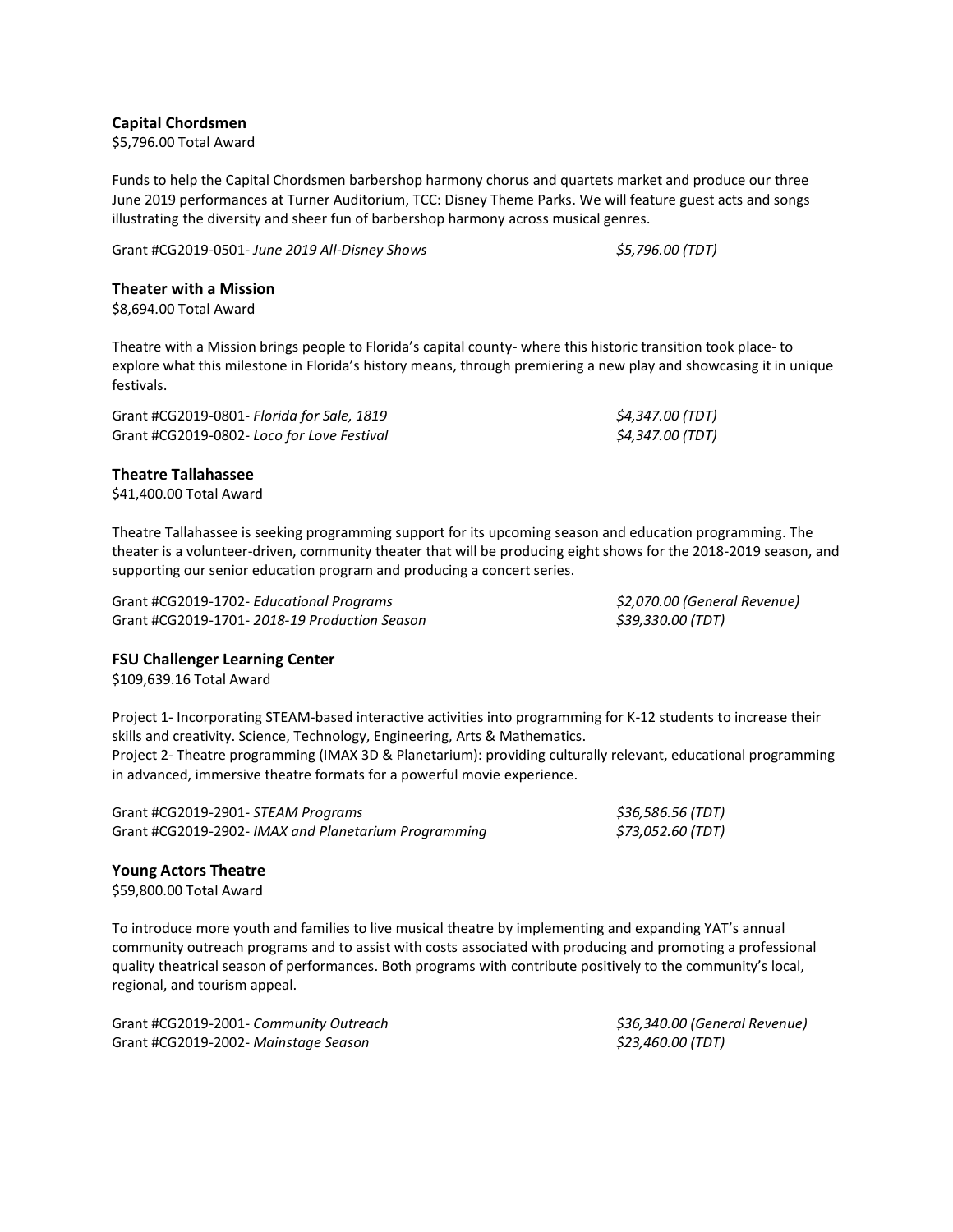### **Tallahassee Museum of History and Natural Science**

\$299,000.00 Total Award

The Museum seeks funding to collect, conserve and interpret the region's natural and cultural history; Offer educational programs to audiences of all ages; Market its activities and contribute to our area's economic and tourism development efforts; Remain accessible to audiences through special programs, free admission and scholarships.

| Grant #CG2019-2401- Collections, Research, and Exhibitions   | \$183,942.96 (TDT) |
|--------------------------------------------------------------|--------------------|
| Grant #CG2019-2402- Educational Programs and Cultural Events | \$115,057.04 (TDT) |

### **LeMoyne Arts**

\$54,305.76 Total Award

Ongoing Art Exhibits, Conferences, and Cultural Exchange Initiatives: Increasing outreach to support local artists and offer national/international experiences to infuse the community with diverse artistic expression.

| Grant #CG2019-1901- Ongoing Arts Exhibits                         | \$43,265.76 (TDT) |
|-------------------------------------------------------------------|-------------------|
| Grant #CG2019-1902- Conferences and Cultural Exchange Initiatives | \$11,040.00 (TDT) |

### **The Tallahassee Ballet**

\$81,089.72 Total Award

The Tallahassee Ballet requests funds to support The Tallahassee Ballet's 2018-2019 Season and Professional Workshops and Cultural Opportunities for Youth programs through community and outreach education.

Grant #CG2019-2202*- Cultural Opportunities for Youth \$24,840.00 (General Revenue)* Grant #CG2019-2201*- 2018-2019 Season \$56,249.72 (TDT)*

## **FSU Opening Nights**

\$13,800.00 Total Award

The funds will support a sensory friendly and public performance of the Parsons Dance Company. In addition to these public performances, Parsons Dance Company will host a workshop with Gretchen Everhart School students.

Grant #CG2019-2701- *Parsons Dance Company \$11,265.36 (TDT) (\$2,534.64-TDT)*

## **Tallahassee Symphony Orchestra**

\$93,541.00 Total Award

Funding will be used to support the Tallahassee Symphony Orchestra's Subscription and Community Outreach and Educational Concerts

Grant #CG2019-2301- *2018-19 Subscription Series \$68,285.16 (TDT)* Grant #CG2019-2302- *Community Outreach and Engagement Concerts \$17, 668.88 (General Revenue)*

*\$7586.96 (TDT)*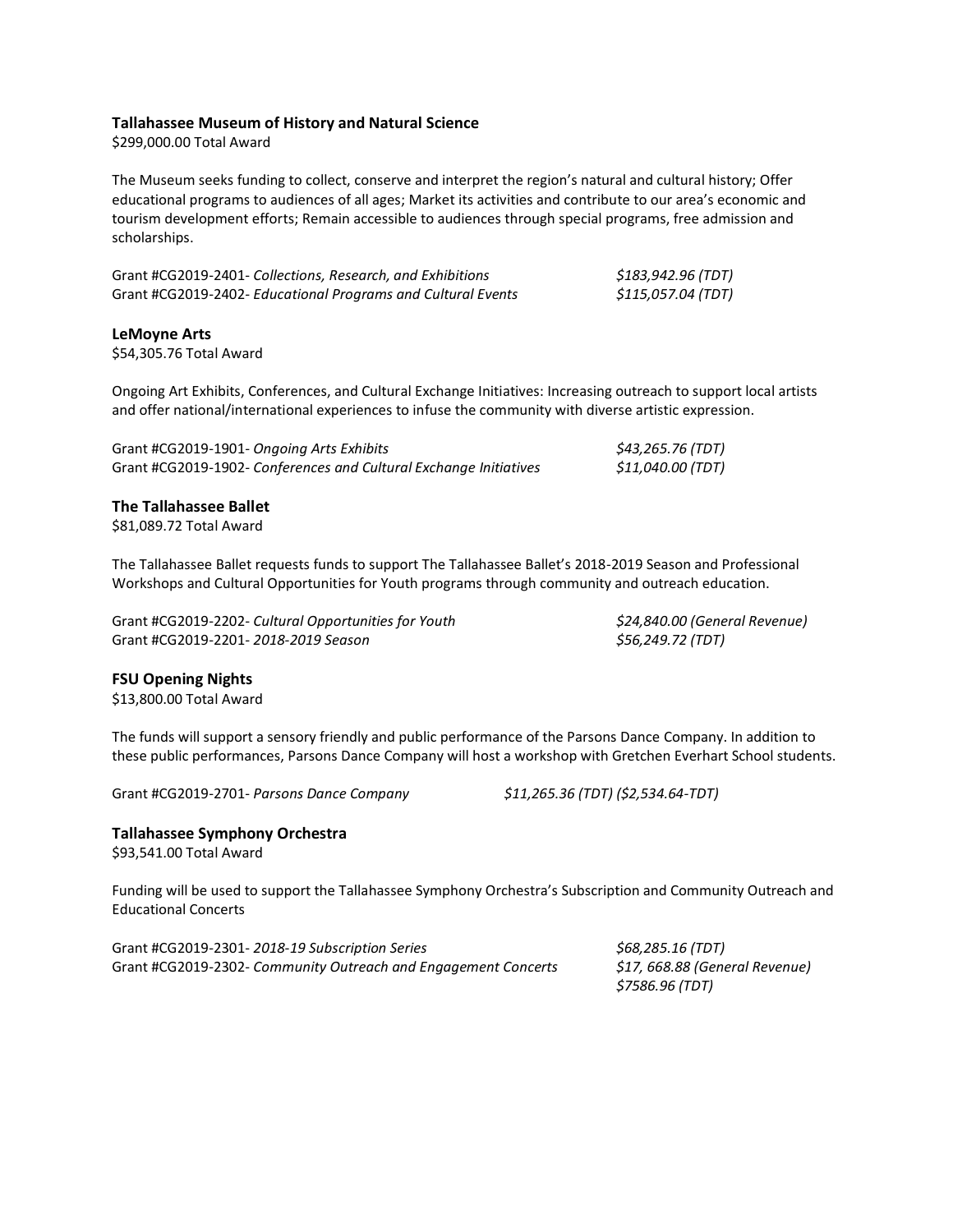## **Southern Shakespeare Company**

\$42,228.00 Total Award

Project 1- Support for SSC's expanding educational programming, including school visits by Shakespeare Man, Bardlings program, visits to schools and community centers, and traveling production. Project 2- Support for Visiting Artist Program: "From V to McB" with guest film/TV star Marc Singer, best known for "Beastmaster" and "V".

Grant #CG2019-1601*- Education Outreach Program \$32,108.00 (General Revenue)* Grant #CG2019-1602*-From V to McB: Presenting Marc Singer \$10,120.00 (TDT)*

### **Artist Series of Tallahassee**

\$17,066.00 Total Award

Project 1- an established public concert series featuring world-renowned classical music ensembles and soloists held at Opperman Hall, FSU.

Project 2- a four-day Artist-in-Residence program combining high quality music outreach for underserved youth and seniors, and a regionally marketed public concert.

| Grant #CG2019-1201-Expanded Artist in Residence Program | \$10,018.80 (General Revenue) |
|---------------------------------------------------------|-------------------------------|
| Grant #CG2019-1202- Public Concert Series               | \$7,047.20 (TDT)              |

### **Goodwood Museum and Gardens**

\$64,400.00 Total Award

Funding will support exhibition and curation of historic collections and theatrical, musical, visual arts, and educational programming. Exhibits that present 180 years of history draw national and international visitors. Inclusive programming engages diverse audiences and encourages repeat visitation. Funds will be used to create exhibits, present programming, and expand marketing.

| Grant #CG2019-2101- Cultural and Educational Programs   | \$24,840.00 (TDT) |
|---------------------------------------------------------|-------------------|
| Grant #CG2019-2102- The Workers and the Wealthy Exhibit | \$39,560.00 (TDT) |

#### **John Gilmore Riley Center/Museum**

\$41,400.00 Total Award

To document, preserve and promote the African American history and culture of Tallahassee/Leon County, 1865 to 1968, through research, collections and oral histories of those who lived it and share it with diverse audiences as an enduring public resource through education and tourism

| Grant #CG2019-1801- Soul Voices Oral History Project | <i>\$18,381.60 (TDT)</i> |
|------------------------------------------------------|--------------------------|
| Grant #CG2019-1802- Uncrowned Queens Exhibit         | \$23,018.40 (TDT)        |

#### **Tallahassee Bach Parley**

\$24,560.96 Total Award

Project 1- Present four concerts of Baroque music performed by professional musicians on period instruments with educational commentary

Project 2- Administer the Bach Parley String Academy, coordinate *Kids Go for B'roque,* and organize performances by String Academy faculty and students, and Bach Parley musicians.